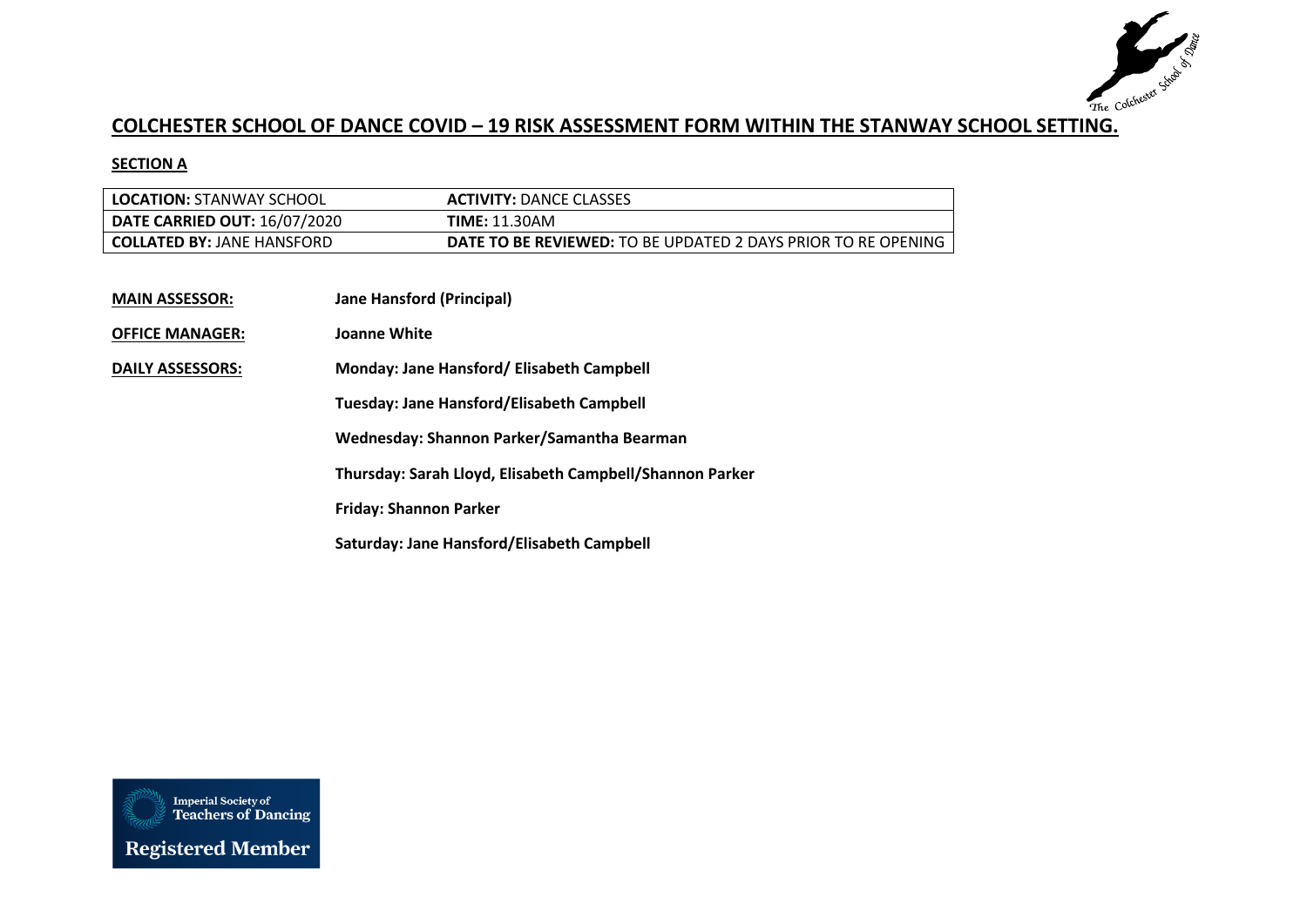

## **SECTION B**

| AREA:                                                                                                                                                                                                                                                                                                                                                                                                                                                                                                                                                                                                                                                                                                                                                                                                                        | COMMUNAL ENTRANCE AND EXITS, CORRIDOR AND WAITING AREA                                                |
|------------------------------------------------------------------------------------------------------------------------------------------------------------------------------------------------------------------------------------------------------------------------------------------------------------------------------------------------------------------------------------------------------------------------------------------------------------------------------------------------------------------------------------------------------------------------------------------------------------------------------------------------------------------------------------------------------------------------------------------------------------------------------------------------------------------------------|-------------------------------------------------------------------------------------------------------|
| <b>RISKS:</b>                                                                                                                                                                                                                                                                                                                                                                                                                                                                                                                                                                                                                                                                                                                                                                                                                | SPREAD OF COVID-19                                                                                    |
| <b>WHO IS AT RISK:</b>                                                                                                                                                                                                                                                                                                                                                                                                                                                                                                                                                                                                                                                                                                                                                                                                       | STUDENTS, STAFF AND PARENTS OF STUDENTS                                                               |
| <b>CONTROL MEASURES</b>                                                                                                                                                                                                                                                                                                                                                                                                                                                                                                                                                                                                                                                                                                                                                                                                      |                                                                                                       |
| Parents to drop off children by the main community side entrance of the school observing social distancing.<br>Teacher or TA to collect children from parents from the main entrance door and accompany to class.<br>No parents of children allowed in the waiting area.<br>Students to arrive in uniform, no other clothing will be allowed and no bags.<br>Students will be permitted to bring shoes only and their own named water bottle.<br>Students who take multiple classes are to remain in one uniform and are not permitted to change between lessons.<br>All students must observe social distancing and use the Hand Sanitiser facilities by the main entrance before entering the building.<br>Breaks between classes will be added to the timetable to allow for one class to leave before the other arrives. |                                                                                                       |
| Students to use hand sanitiser facilities when leaving the studio.                                                                                                                                                                                                                                                                                                                                                                                                                                                                                                                                                                                                                                                                                                                                                           |                                                                                                       |
| <b>ADDITIONAL CONTROLS</b>                                                                                                                                                                                                                                                                                                                                                                                                                                                                                                                                                                                                                                                                                                                                                                                                   | Safety plan to be emailed to parents before re commencing classes. Social distancing signs on arrival |
| <b>RISK RATING</b>                                                                                                                                                                                                                                                                                                                                                                                                                                                                                                                                                                                                                                                                                                                                                                                                           | High                                                                                                  |
| <b>ACTION BY AND WHEN</b>                                                                                                                                                                                                                                                                                                                                                                                                                                                                                                                                                                                                                                                                                                                                                                                                    | Jane Hansford (Prior to opening) Teaching Staff on each day                                           |

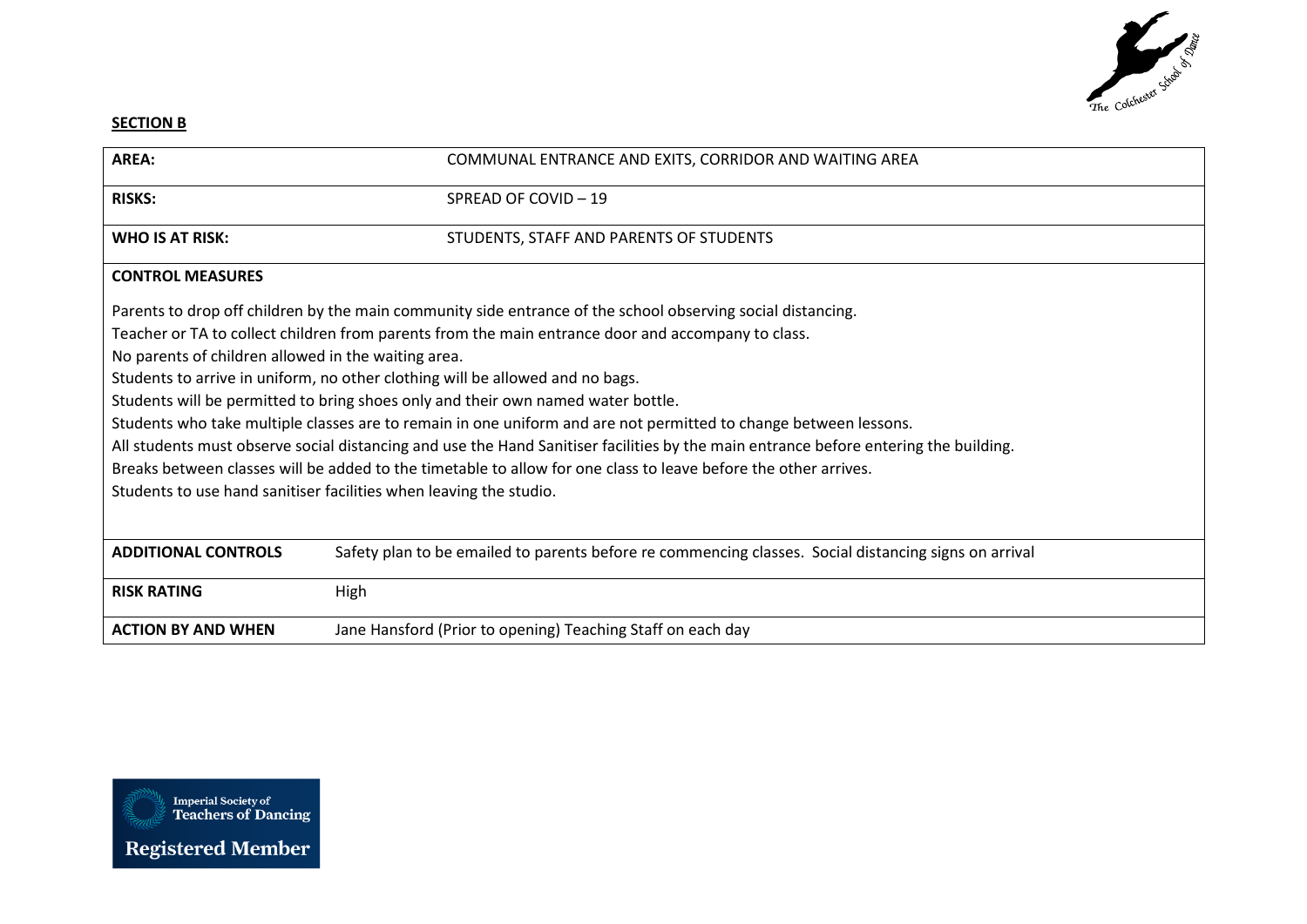

| AREA:                                                                                                                                         | <b>MAIN STUDIO LESSONS</b>                                                                                                             |
|-----------------------------------------------------------------------------------------------------------------------------------------------|----------------------------------------------------------------------------------------------------------------------------------------|
| <b>RISKS:</b>                                                                                                                                 | SPREAD OF COVID - 19 DURING LESSONS DUE TO LACK OF SOCIAL DISTANCING                                                                   |
| <b>WHO IS AT RISK:</b>                                                                                                                        | STUDENTS, TEACHERS AND TEACHING ASSISTANTS                                                                                             |
| <b>CONTROL MEASURES</b>                                                                                                                       |                                                                                                                                        |
|                                                                                                                                               | Class sizes to be reduced to a maximum of 15 for lower school and 10 for upper school.                                                 |
|                                                                                                                                               | Social distancing to be observed during lessons with 2 metre squared markings on the floor. Children will remain within their marking. |
| Social distancing taped markings on the fixed ballet barre and mobile ballet barre.                                                           |                                                                                                                                        |
| No partner work, choreography, group practice or singing classes allowed.                                                                     |                                                                                                                                        |
| Lessons to be planned to accommodate syllabus classes rather than choreography and to be planned taking into consideration social distancing. |                                                                                                                                        |
| Fire exit doors to remain open during all lessons to assist with air circulation.                                                             |                                                                                                                                        |
|                                                                                                                                               |                                                                                                                                        |
| <b>ADDITIONAL CONTROLS</b>                                                                                                                    | Additional TA to help young children adhere to social distancing whilst dancing.                                                       |
| <b>RISK RATING</b>                                                                                                                            | <b>Medium</b>                                                                                                                          |
| <b>ACTION BY AND WHEN</b>                                                                                                                     | Jane Hansford (Prior to opening) Teaching Staff on each day                                                                            |

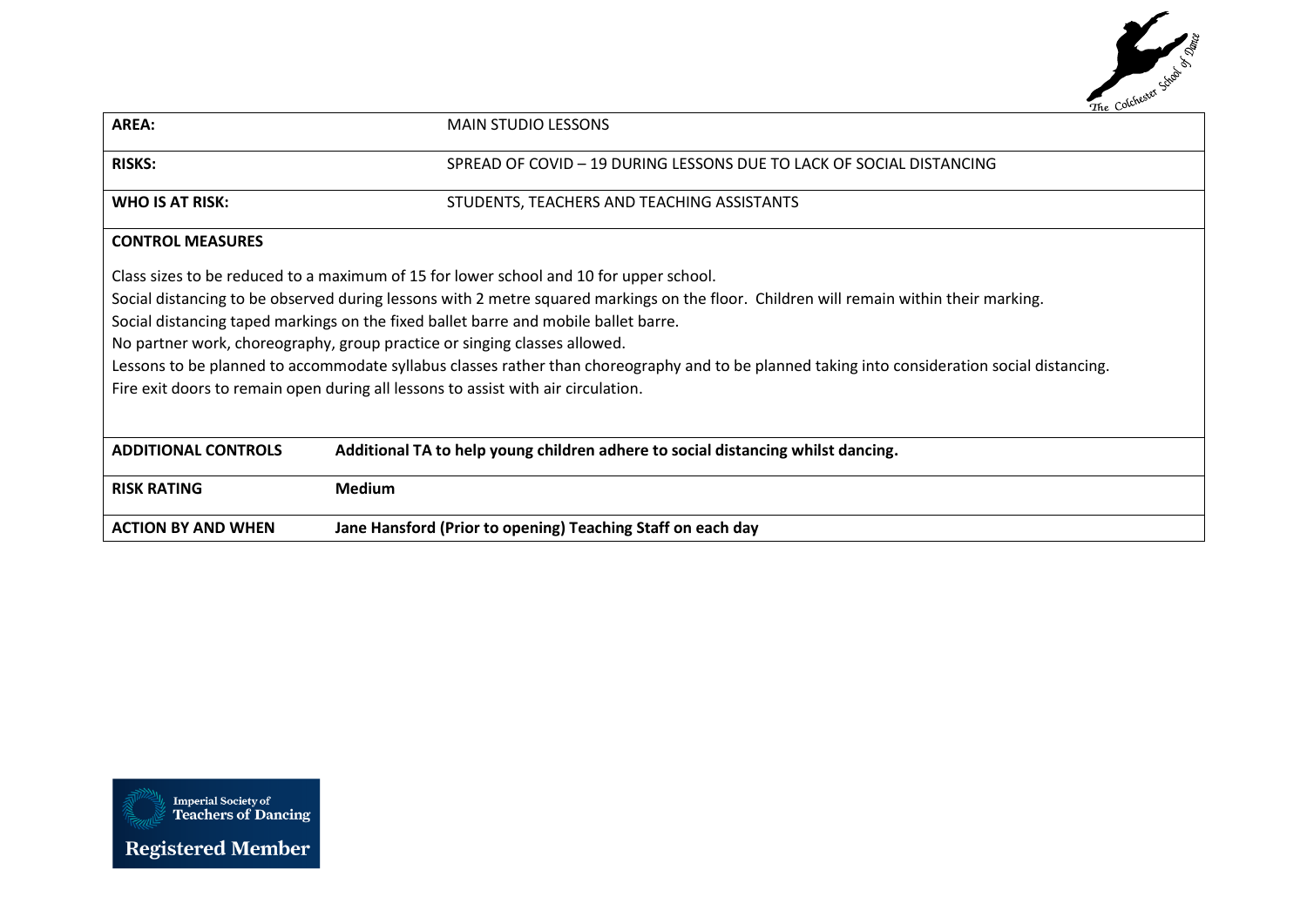

| AREA:                                                                                  | <b>MAIN STUDIO EQUIPMENT</b>                                                                                    |  |
|----------------------------------------------------------------------------------------|-----------------------------------------------------------------------------------------------------------------|--|
| <b>RISKS:</b>                                                                          | SPREAD OF COVID - 19 ON SURFACES                                                                                |  |
| WHO IS AT RISK:                                                                        | STUDENTS, TEACHERS AND TEACHING ASSISTANTS                                                                      |  |
| <b>CONTROL MEASURES</b>                                                                |                                                                                                                 |  |
|                                                                                        | Studio to be cleared of all day time equipment and cleaned by Stanway staff prior to and after CSOD letting.    |  |
|                                                                                        | Studio floor, fixed barre and mobile barres to be cleaned between lessons by the teacher or teaching assistant. |  |
| Mirrors to be covered at the end of the letting by the teacher only.                   |                                                                                                                 |  |
| Use of mats, exercise bands, blocks and props to be prohibited.                        |                                                                                                                 |  |
| All teaching staff to bring their own music equipment.                                 |                                                                                                                 |  |
| Entry to studio is via a security pass so doors and handles do not need to be touched. |                                                                                                                 |  |
|                                                                                        |                                                                                                                 |  |
| <b>ADDITIONAL CONTROLS</b>                                                             | Additional TA to help with cleaning between lessons                                                             |  |
| <b>RISK RATING</b>                                                                     | <b>Medium</b>                                                                                                   |  |
| <b>ACTION BY AND WHEN</b>                                                              | Jane Hansford (Prior to opening) Teaching Staff on each day                                                     |  |

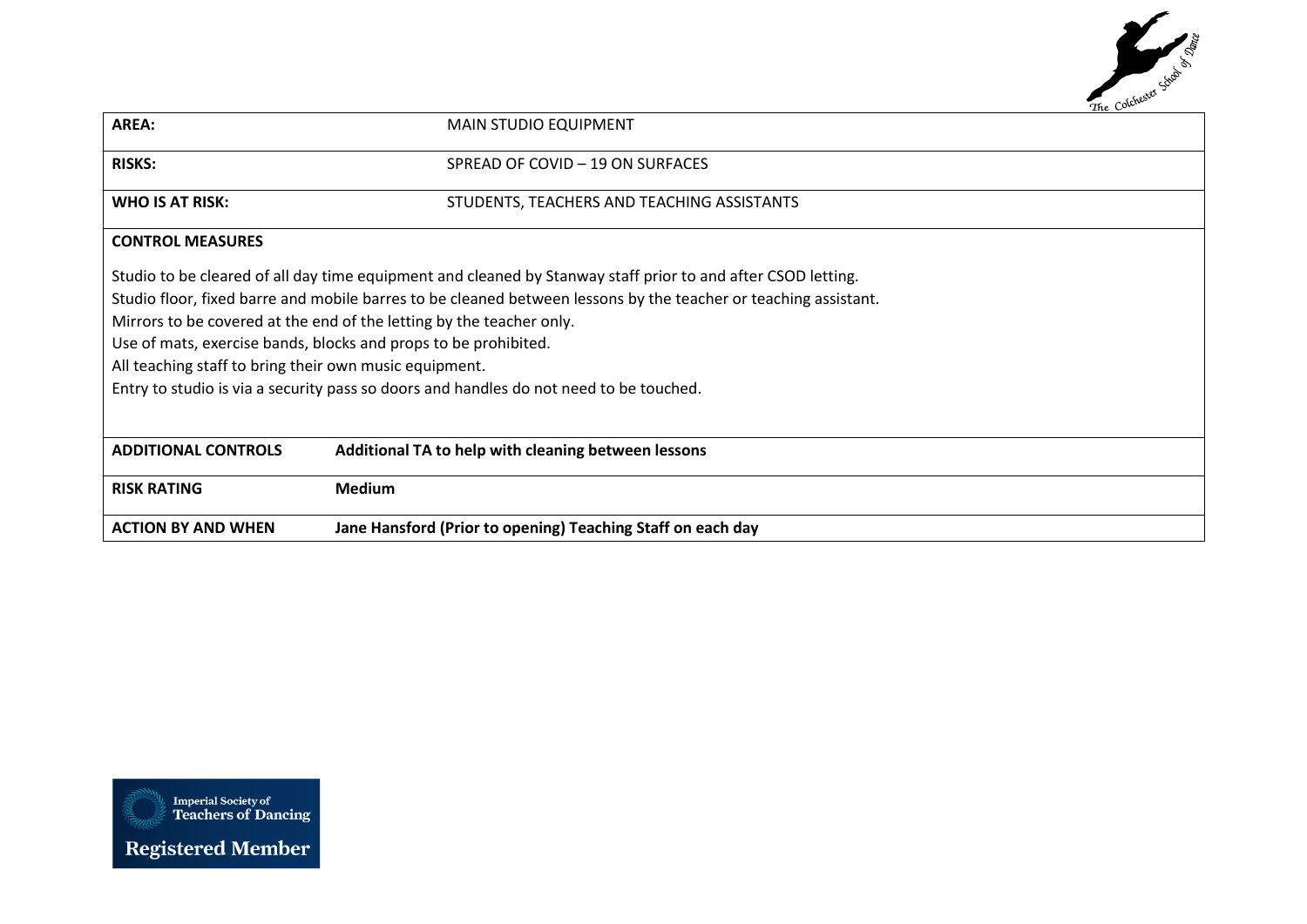

| AREA:                                                         | <b>TOILETS</b>                                                                                                                                                                                                                                   |
|---------------------------------------------------------------|--------------------------------------------------------------------------------------------------------------------------------------------------------------------------------------------------------------------------------------------------|
| <b>RISKS:</b>                                                 | SPREAD OF COVID - 19                                                                                                                                                                                                                             |
| <b>WHO IS AT RISK:</b>                                        | STUDENTS, TEACHERS AND TEACHING ASSISTANTS                                                                                                                                                                                                       |
| <b>CONTROL MEASURES</b>                                       |                                                                                                                                                                                                                                                  |
| Only one student at a time will be allowed to use the toilet. | Younger children will be accompanied by a teaching assistant observing social distancing.<br>Washing of hands and use of hand sanitiser before re entering the studio.<br>https://www.nhs.uk/live-well/healthy-body/best-way-to-wash-your-hands/ |
| <b>ADDITIONAL CONTROLS</b>                                    | Additional TA to assist young children when using the toilet.                                                                                                                                                                                    |
| <b>RISK RATING</b>                                            | <b>Medium</b>                                                                                                                                                                                                                                    |
| <b>ACTION BY AND WHEN</b>                                     | Jane Hansford (Prior to opening) Teaching Staff on each day                                                                                                                                                                                      |

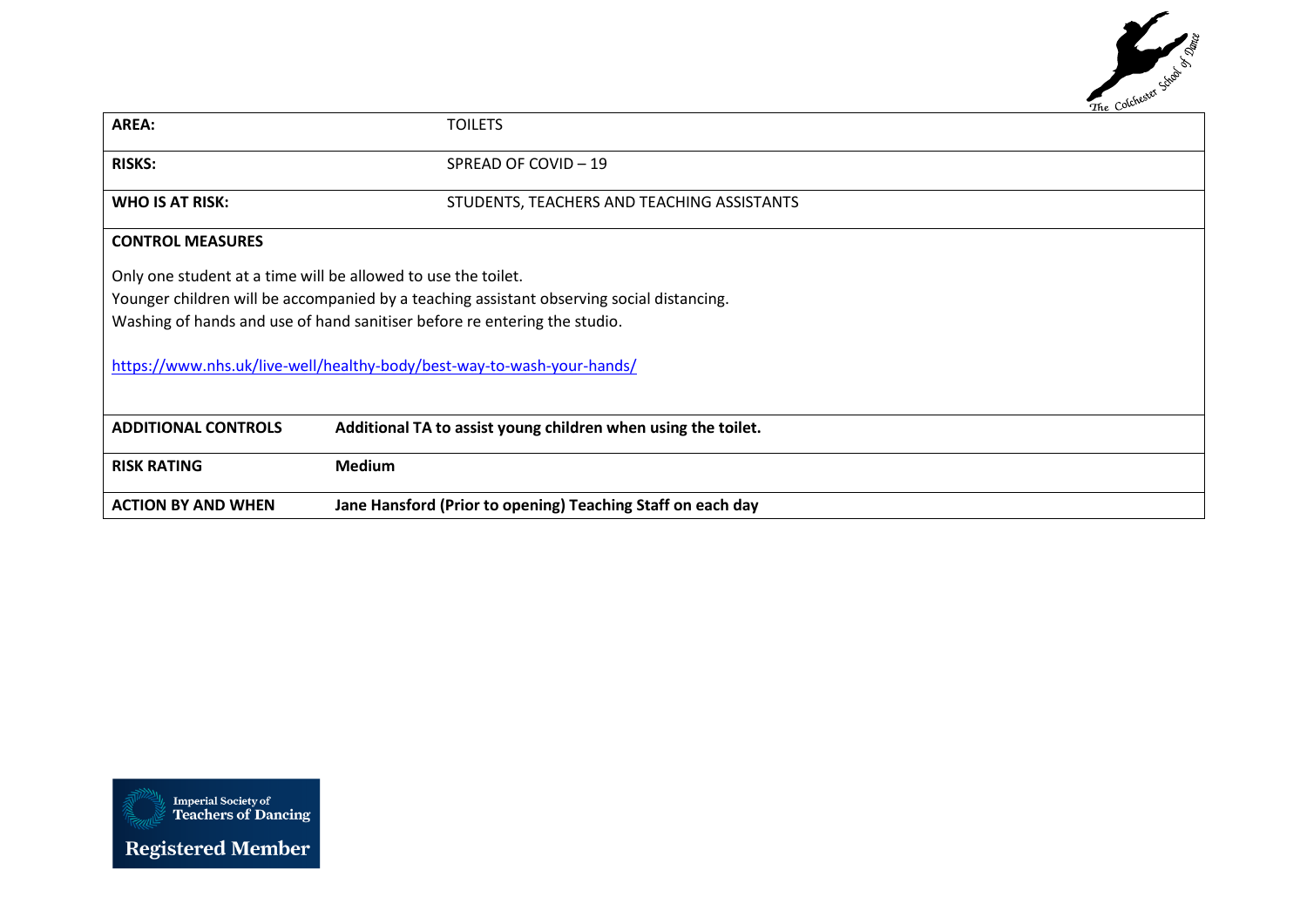

| <b>AREA:</b>                                               | INJURY DURING LESSONS                                                                                                                                          |
|------------------------------------------------------------|----------------------------------------------------------------------------------------------------------------------------------------------------------------|
| <b>RISKS:</b>                                              | SPREAD OF COVID - 19 DURING WHEN ATTENDING TO AN INJURED STUDENT                                                                                               |
| WHO IS AT RISK:                                            | <b>TEACHER AND STUDENT</b>                                                                                                                                     |
| <b>CONTROL MEASURES</b>                                    |                                                                                                                                                                |
| All staff and teachers have up to date first aid training. | Full first aid kit including PPE stored in the CSOD locked cupboard.<br>PPE to be used when administering first aid but social distancing may not be observed. |
| <b>ADDITIONAL CONTROLS</b>                                 | NOTIFICATION TO PARENTS TO THE USE OF PPE FOR INJURIES IF TIME ALLOWS                                                                                          |
| <b>RISK RATING</b>                                         | <b>HIGH</b>                                                                                                                                                    |
| <b>ACTION BY AND WHEN</b>                                  | Jane Hansford (Prior to opening) Teaching Staff on each day                                                                                                    |

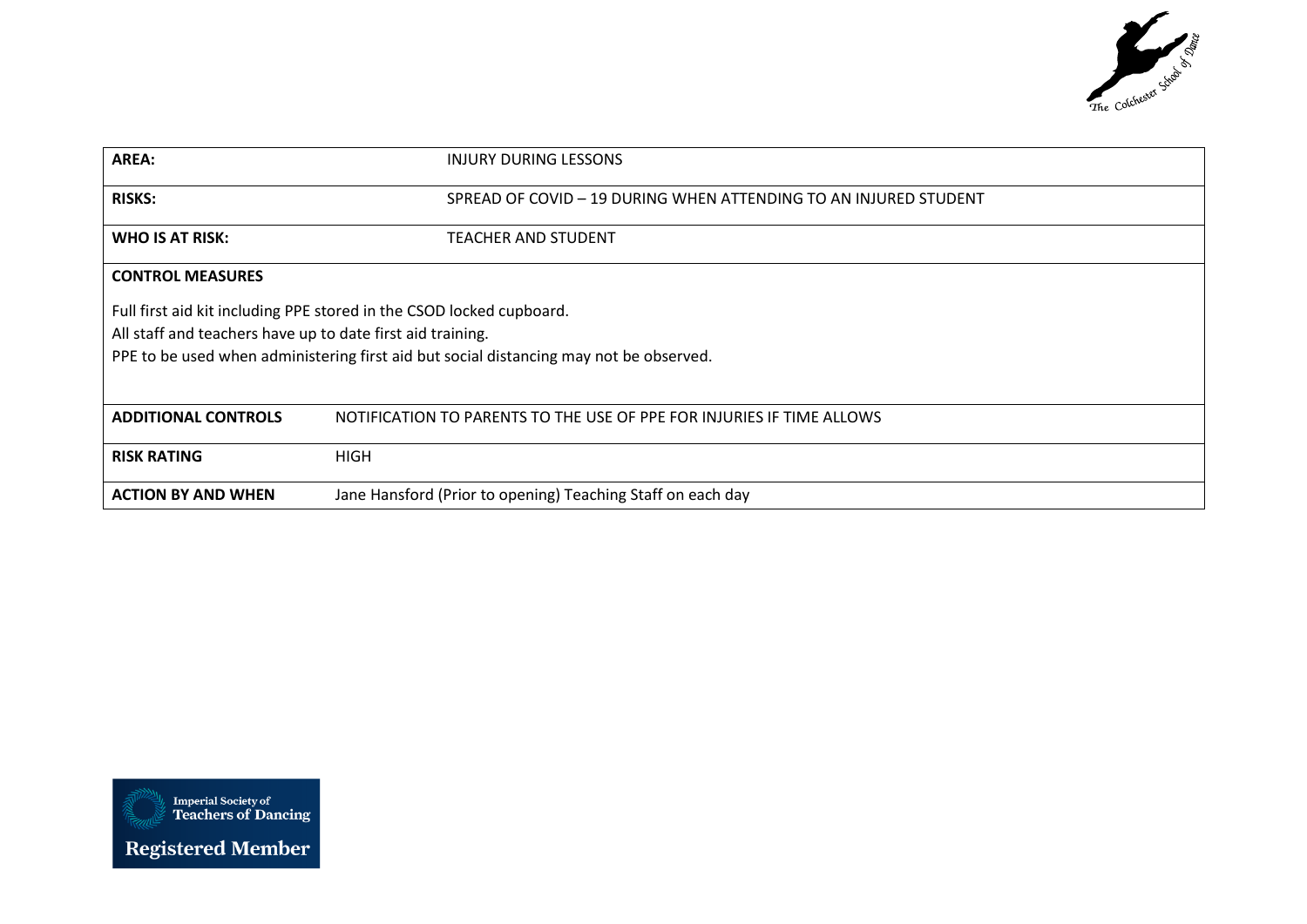

| <b>AREA:</b>                                                                                                                                              | <b>ALL AREAS</b>                                                                                                       |  |
|-----------------------------------------------------------------------------------------------------------------------------------------------------------|------------------------------------------------------------------------------------------------------------------------|--|
|                                                                                                                                                           |                                                                                                                        |  |
| <b>RISKS:</b>                                                                                                                                             | SPREAD OF COVID - 19 DUE TO TAKING DANCE CLASSES                                                                       |  |
| <b>WHO IS AT RISK:</b>                                                                                                                                    | STUDENTS, TEACHERS, STAFF, PARENTS OF STUDENTS, EXTENDED FAMILY                                                        |  |
|                                                                                                                                                           |                                                                                                                        |  |
| <b>CONTROL MEASURES</b>                                                                                                                                   |                                                                                                                        |  |
| Full up to date contact details of all students.                                                                                                          |                                                                                                                        |  |
| Registration to be taken in every class on teachers own laptop.                                                                                           |                                                                                                                        |  |
| Safety guidelines and updated policies to be sent prior to re opening incorporating information for parents not to send their child to class if they have |                                                                                                                        |  |
| symptoms of the virus. SEE APPENDIX A                                                                                                                     |                                                                                                                        |  |
| New members to fill in registration form before attending a trial lesson.                                                                                 |                                                                                                                        |  |
|                                                                                                                                                           | Parent/guardians will be contacted immediately should any child become unwell during lesson and asked to collect them. |  |
| Line of contact will be from the teacher to the office manager to the parent.                                                                             |                                                                                                                        |  |
|                                                                                                                                                           |                                                                                                                        |  |
| <b>ADDITIONAL CONTROLS</b>                                                                                                                                |                                                                                                                        |  |
| <b>RISK RATING</b>                                                                                                                                        | <b>MEDIUM</b>                                                                                                          |  |
|                                                                                                                                                           |                                                                                                                        |  |
| <b>ACTION BY AND WHEN</b>                                                                                                                                 | Jane Hansford (Prior to opening) Teaching Staff on each day, office manager.                                           |  |